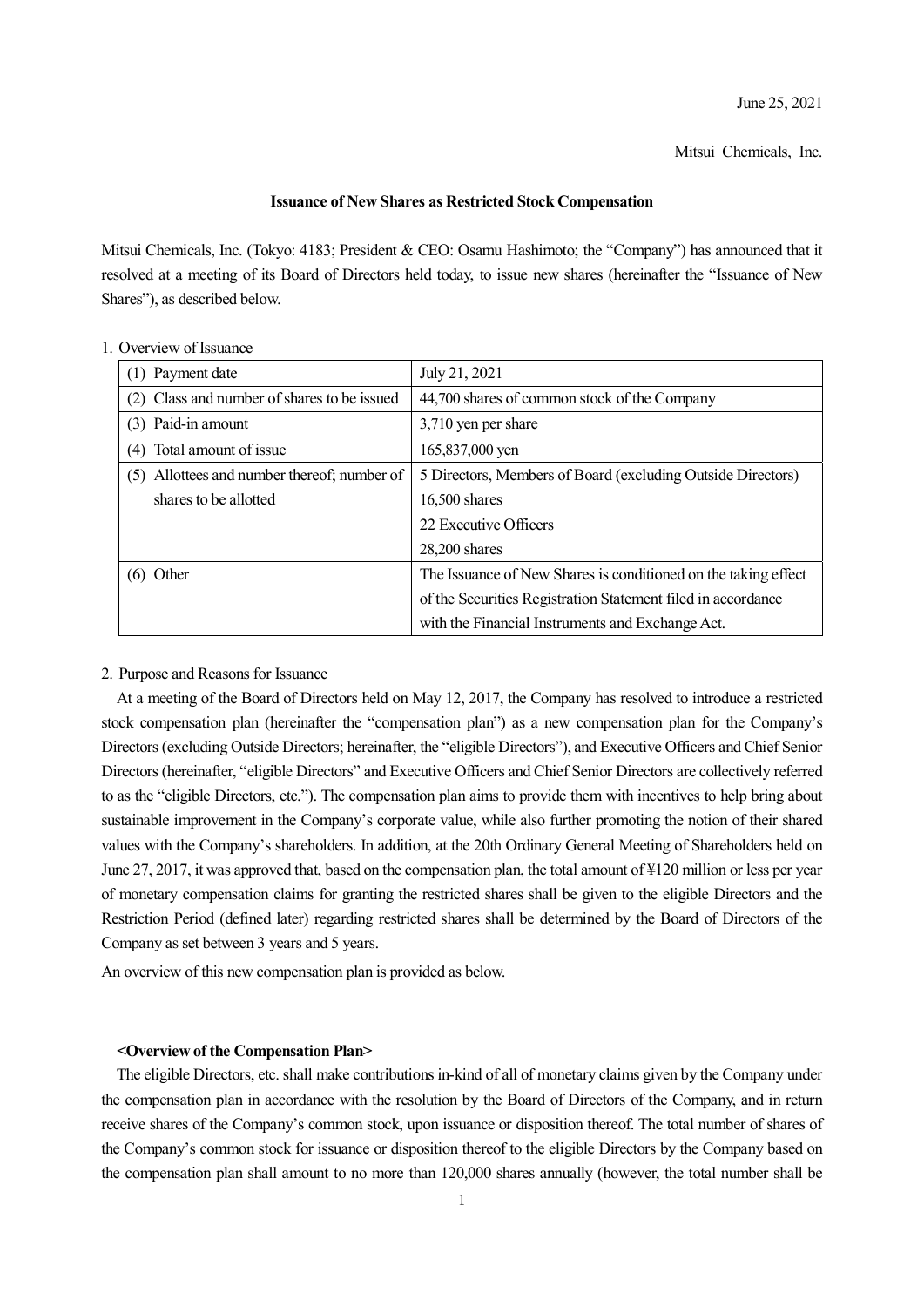adjusted to a reasonable extent, in cases where, following today, there is a stock split of the Company's shares of common stock (including a gratis allotment of shares of the Company's common stock) or share consolidation thereof, or otherwise in cases where circumstances arise necessitating adjustment in the total number of shares of the Company's common stock to be issued or disposed of as restricted shares).

The amount to be paid in per share for the Company's common stock above shall be the amount determined by the Board of Directors to the extent that does not constitute an especially advantageous sum for the eligible Directors, etc. who receive such shares of common stock, based on the closing price of common stock of the Company on the Tokyo Stock Exchange on the business day immediately preceding the date of the resolution by the Board of Directors (or the closing price on the transaction day immediately prior thereto if no transaction is made on such business day).

In addition, with respect to the aforementioned issuance or disposition of shares of the Company's common stock, the Company and each of the eligible Directors, etc. shall conclude an agreement on allotment of restricted shares, the outline of which includes: i) the eligible Directors, etc. may neither transfer, create a security interest on, nor otherwise dispose of the allotted shares of common stock of the Company during a certain restriction period; and ii) the Company shall make gratis acquisition of the shares of common stock under certain circumstances.

In consideration of the purpose of the compensation plan, the scope of duties of each of the eligible Directors, etc. and other various circumstances, and with the aim of securing capable personnel as officers and employees and further increasing the motivation of each of the eligible Directors, etc., the Company will grant the total of 165,837,000 yen of monetary claims (hereinafter the "monetary claims") to the eligible Directors, etc. and issue 44,700 new shares of common stock to them by contributions in-kind of the monetary claims. Furthermore, as the compensation plan has been introduced as an incentive to increase medium- to long-term corporate value, and taking into consideration the period in which the management measures will contribute to performance, the Restriction Period (defined later) shall be five years.

For the Issuance of New Shares, under the compensation plan, the 27 eligible Directors, etc. who are planned allottees shall pay in all of the monetary claims in the form of property contributed in kind and receive shares of common stock of the Company that shall be issued by the Company.

## 3. Overview of the Allotment Agreement

An Overview of the agreement on allotment of restricted shares (hereinafter the "Allotment Agreement") that the Company and each of the eligible Directors, etc. shall conclude in the Issuance of New Shares is stated below.

# (1) Restriction Period

The eligible Directors, etc. may neither transfer, create a security interest on, nor otherwise dispose of the shares of common stock of the Company allotted under the Allotment Agreement (hereinafter the "Allotted Shares") between July 21, 2021 and July 20, 2026 (hereinafter the "Restriction Period"). The restriction described in the preceding sentence will hereinafter be referred to as the "Restriction."

#### (2) Condition on Removal of Restriction

On the condition that the eligible Directors, etc. have continued to serve as Director, Executive, Corporate Auditor, Executive Officer, Chief Senior Director, Senior Director, Councillor, Advisor, Senior Advisor, employee, or an equivalent position of the Company or a company affiliated with the Company during the Restriction Period, the Company shall remove the Restriction for all of the Allotted Shares upon the expiration of the Restriction Period.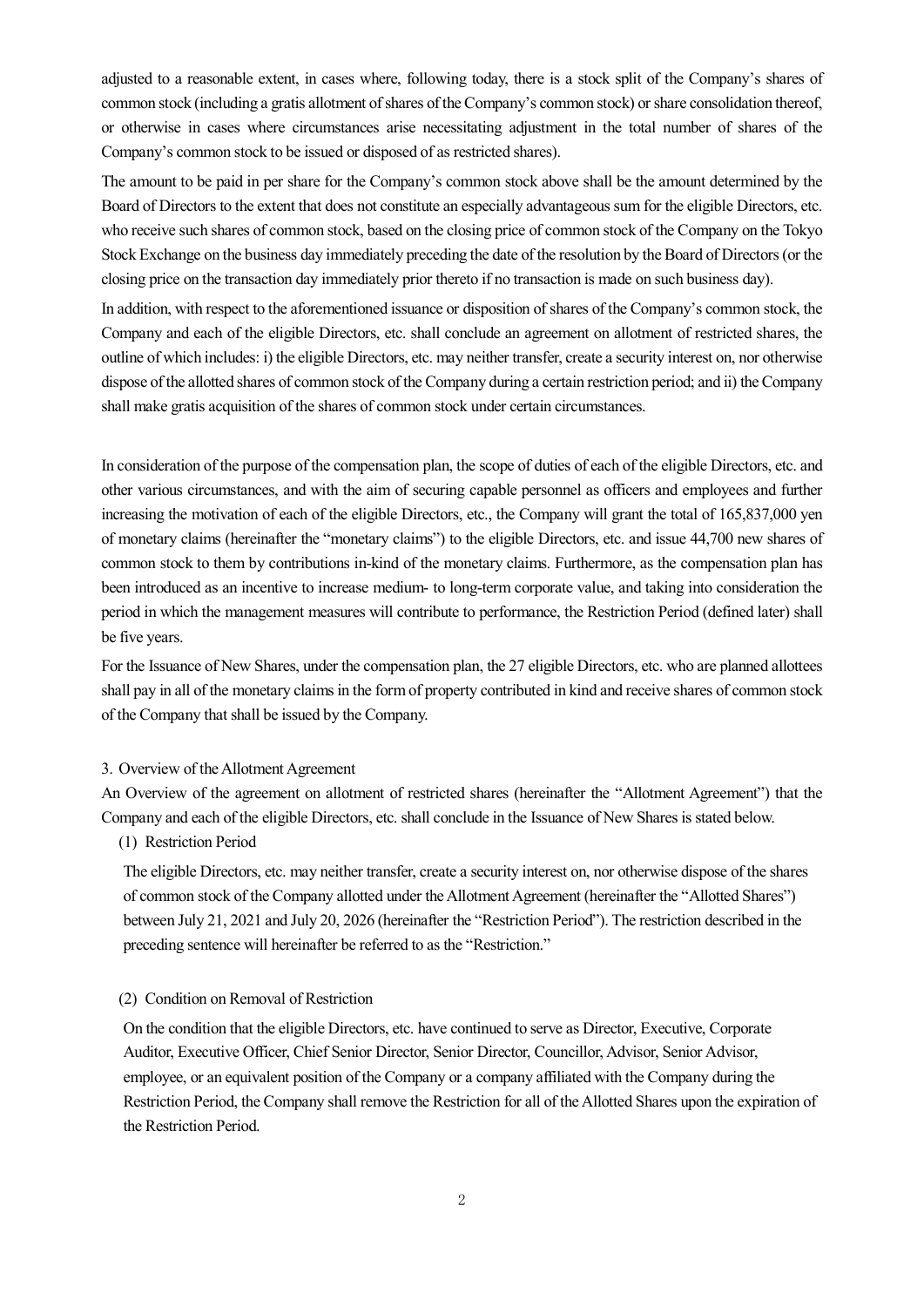- (3) Treatment of vacations or retirements of the eligible Directors, etc., due to expiration of term, death, compulsory retirement age, or other fair reasons
	- i) Condition on removal of the Restriction

In cases where an eligible Director, etc. vacates or retires from the position of Director, Executive, Corporate Auditor, Executive Officer, Chief Senior Director, Senior Director, Councillor, Advisor, Senior Advisor, employee, or an equivalent position of the Company or a company affiliated with the Company due to expiration of term, compulsory retirement age, or other fair reasons (except for in case of death), the Company shall remove the Restriction upon the time immediately after the vacation or retirement (however, in case of the vacation or retirement due to death, upon the time determined separately by the Board of Directors (which shall fall in the Restriction Period) after the death of the eligible Directors, etc.) on the condition that either of the above positions was maintained throughout the Restriction Period until such vacation or retirement.

ii) Number of the Allotted Shares for which the Restriction is removed

The number of the Allotted Shares for which the Restriction is removed (Shares less than one unit shall be rounded off.) shall be obtained by multiplying the number of the Allotted Shares held at the time of vacation or retirement stated in i) above (including in the case of death) by the relevant eligible Directors, etc. by the number calculated by dividing the number of months from April of the year that includes the payment date (July 21, 2021) for the Allotted Shares to the month that includes the date of the relevant vacation or retirement by 12 (If the calculated number exceeds 1, the number shall be 1.).

## (4) Gratis acquisition by the Company

The Company shall automatically acquire all of the Allotted Shares for which the Restriction is not removed, at no cost.

In cases where an eligible Director, etc. vacates or retires from any of the position of Director, Executive, Corporate Auditor, Executive Officer, Chief Senior Director, Senior Director, Councillor, Advisor, Senior Advisor, employee, or an equivalent position of the Company or a company affiliated with the Company during the Restriction Period, the Company shall automatically acquire the Allotted Shares at no cost excluding the case where the vacation or retirement is caused by expiration of term, death, compulsory retirement age, or other fair reasons.

#### (5) Management of shares

During the Restriction Period, the Allotted Shares shall be managed in a dedicated account opened by the eligible Directors, etc. at Nomura Securities Co., Ltd., in order to ensure that the eligible Directors, etc. neither transfer, create a security interest on, nor otherwise dispose of the shares during that period. In order to secure the effectiveness of the Restriction, etc. related to the Allotted Shares, the Company has entered into a contract with Nomura Securities Co., Ltd. with regard to the management of the Allotted Shares in a dedicated account at Nomura Securities Co., Ltd. established by each of the eligible Directors, etc. The eligible Directors, etc. have agreed on the details of management in the relevant dedicated accounts.

#### (6) Treatment during organizational restructuring, etc.

In cases where, during the Restriction Period, a General Meeting of Shareholders of the Company (however, in cases where the organizational restructuring, etc., in question does not require approval from a General Meeting of Shareholders of the Company, the Board of Directors of the Company) approves a merger agreement wherein the Company becomes the extinct company, or a share exchange agreement or a share transfer plan wherein the